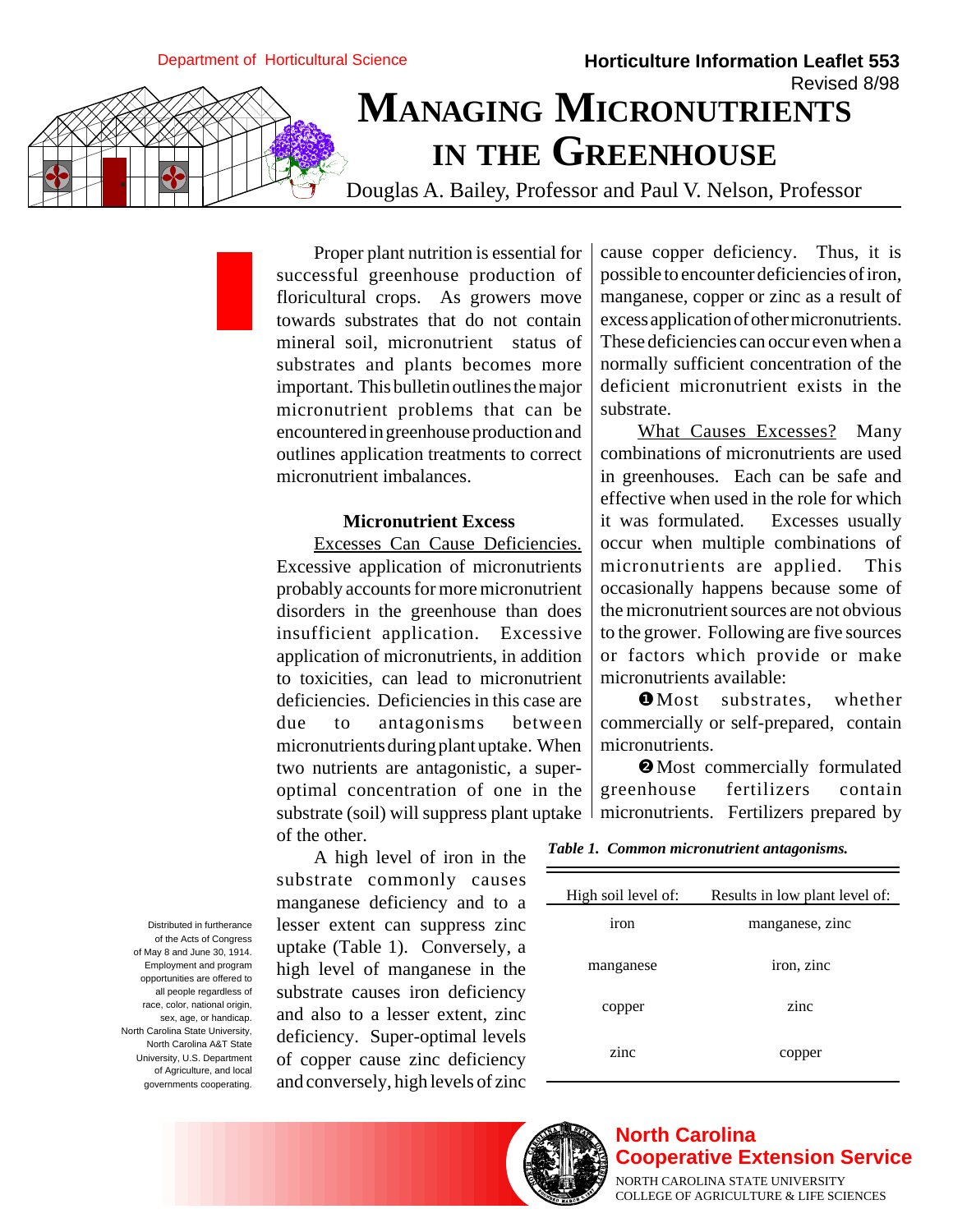the greenhouse firm as an alternative to commercial products are often formulated with micronutrients. Generally, plants respond well to the combination of micronutrients in substrates and fertilizers.

❸ Specific fertilizers are commercially available for use in "soilless substrates" that have higher micronutrient concentrations than the standard greenhouse fertilizers. The differences in micronutrient content between the standard and the soilless substrate formulations of one given fertilizer analysis are given in Table 2. The increase of micronutrients in the soilless substrate formulation ranges from 100 percent for iron to over 1000 percent for molybdenum. This third source of micronutrients can be justified in a soilless substrate where the pH level is 6.0 or higher because the availability of micronutrients is strongly reduced in this situation.

❹ Research has indicated that, as is the case for organic field soils, the optimum pH level for organic (soilless) greenhouse substrates can be one pH unit lower than that desired for mineralsoil based substrates. The optimum pH range for soil-based substrates is 6.2 to 6.8 while for soilless substrates it is 5.6 to 6.2. When the pH of the

*Table 2. The content of individual micronutrients in a general and a soilless substrate commercial formulation of 20-10-20 and the micronutrient concentration increase in the soilless substrate formulation.*

|            | Content $(\%)$ |          |                 |
|------------|----------------|----------|-----------------|
| Nutrient   | Standard       | Soilless | Increase $(\%)$ |
| iron       | 0.05           | 0.10     | 100             |
| manganese  | 0.025          | 0.056    | 124             |
| zinc       | 0.0025         | 0.0162   | 548             |
| copper     | 0.0036         | 0.01     | 178             |
| boron      | 0.0068         | 0.02     | 194             |
| molybdenum | 0.0009         | 0.01     | 1011            |

substrate solution decreases, the availability of all micronutrients except molybdenum increases. Molybdenum availability decreases; however, deficiency of this nutrient is not known to be a problem in any floral crop except poinsettias. Thus, growing at a lower pH is equivalent to making an addition of micronutrients to the plant. Growers who maintain a pH level below 6.0 should consider using the standard fertilizer formulations rather than soilless substrate formulations that contain higher levels of micronutrients, unneeded in this situation.

❺ Often the four causes of increased micronutrient availability just discussed lead to excessive availability. Excess of one or more members of the micronutrient group can block uptake of another, bringing about a deficiency of the latter. It is then easy to mistakenly diagnose the total problem as a micronutrient deficiency. Without further information, correction is usually sought by applying a complete mixture of micronutrients. This makes the situation worse because the causal nutrients which are in excess become even higher in concentration. Even though the deficient nutrient is increased in the substrate, its uptake is not effectively increased.

Toxicity Correction. It is seldom possible to totally correct micronutrient toxicities. Vigilance should be exercised to prevent them. When toxicity does occur there are three steps which can be taken to reduce the problem:

❶ The first and most obvious step is to stop application of micronutrients. Some fertilizer companies offer fertilizers without micronutrients. Otherwise, growers can formulate their own fertilizer without micronutrients.

❷ The second step is to raise the pH of the substrate. The availability of all micronutrients except molybdenum decreases as the pH rises. Iron availability decreases tenfold when the pH level is raised one unit. Extreme shifts should be avoided. It is sufficient to move the pH level to the upper end of the acceptable pH range for the crop.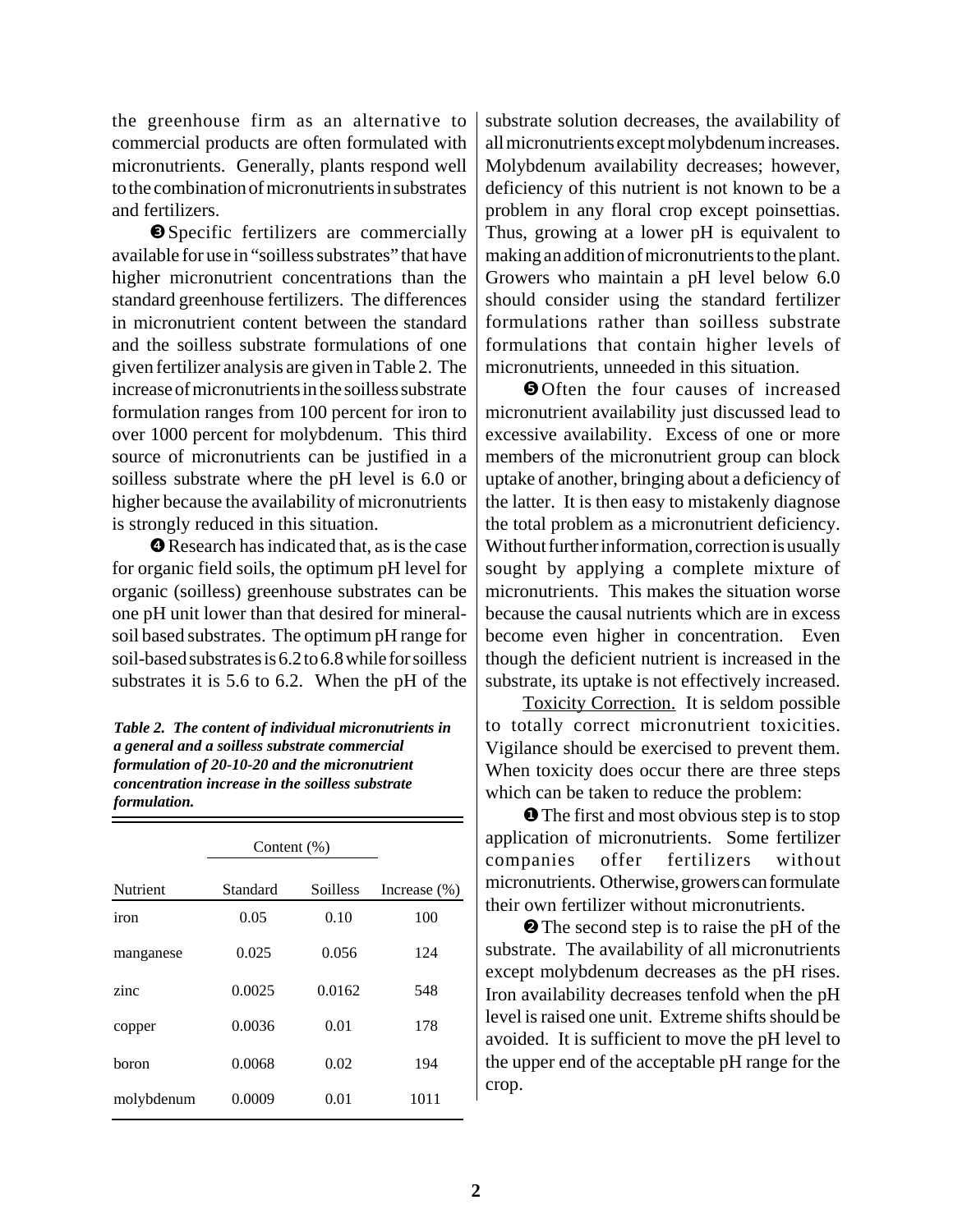Three methods can be used for raising substrate pH: **(a).** A shift in the fertilization program from ammoniacal nitrogen (urea, ammonium nitrate, ammonium sulfate) to nitrate nitrogen (potassium nitrate, calcium nitrate) sources will bring about a gradual rise in pH. **(b).** Limestone may be applied to the substrate surface at a rate of approximately 1 lb/yd<sup>3</sup> per 0.1 unit rise in pH desired. This rate equals  $\frac{1}{8}$  tsp per standard 6 inch pot per 0.1 unit increase in pH and 1 3 /8 tsp per 6 inch pot for a 1.0 unit increase. These rates are for soilless substrates. Lower rates may suffice for soil-based substrates. Limestone reacts very slowly, thus two to six weeks may be required for a response. There are flowable suspensions of limestone that are more effective (faster reacting) than surface applications of ground limestone. Consult the label of commercial products for precise rates based on existing and desired pH. **(c).** For a rapid rise in pH, hydrated lime has been used. Caution should be taken to avoid contact with green tissues and neither limestone nor hydrated lime should be applied directly to substrates containing ammonium-containing fertilizers such as MagAmp or Osmocote. The high pH caused by these liming materials at the surfaces of such fertilizers can convert ammoniacal nitrogen to ammonia gas which is highly injurious to roots and foliage. To raise the substrate pH approximately 1 unit, one pound of hydrated lime should be mixed for five minutes in 5 gallons of water. Allow the mixture to settle overnight; and then apply *only* the liquid at the rate of one quart/ft<sup>2</sup> of bench area. This equates into 8 fl oz. per 6 inch pot. The substrate should be moist prior to applying the drench.

❸ The third measure which might be taken for alleviating a micronutrient toxicity involves manipulation of antagonistic pairs of nutrients. If the micronutrient present in excess is a member of an antagonistic pair (Table 1), make an application of the other member of the pair. For example, an excess of manganese, in addition to causing manganese toxicity, can result in iron deficiency. Application of iron alone will suppress manganese uptake and will increase iron uptake, thus alleviating both problems.

Diagnosing Micronutrient Status. It is important to diagnose the status of all micronutrients before undertaking corrective measures. As discussed, micronutrient disorders can involve one or more nutrients as well as combinations of toxicities and deficiencies. The presence of one micronutrient deficiency does not indicate that all other micronutrients are low. *Application of a complete package of micronutrients in a situation where a deficiency/ toxicity situation exists will increase the problem!*

There are three systems for diagnosing nutrient status. The best diagnostic tool for micronutrients is foliar analysis. Visual observation of symptoms works but requires that damage be present. Most damage cannot be corrected. Commercial soil tests do not generally identify levels of all micronutrients. On the other hand, accurate tests and standards have been established for foliar analysis of all micronutrients. While the minimum and maximum critical foliar levels for micronutrients can vary for a few crops, these values do tend to be fairly standard for most crops. The general critical foliar levels for some floral crops are presented in Table 3. Plant foliar analysis is only \$4.00 a sample, if submitted to the NCDA Plant, Soil and Solution laboratory, and is a wise investment for crop security. Contact your county agent for plant analysis sample sheets and sampling instructions.

## **Micronutrient Deficiency**

Prior to adding micronutrients to correct a deficiency, check the substrate pH and make sure it is in the recommended range. If not, take steps to correct the pH before adding extra micronutrients. If there is still a problem then consider additions of the deficient micronutrient.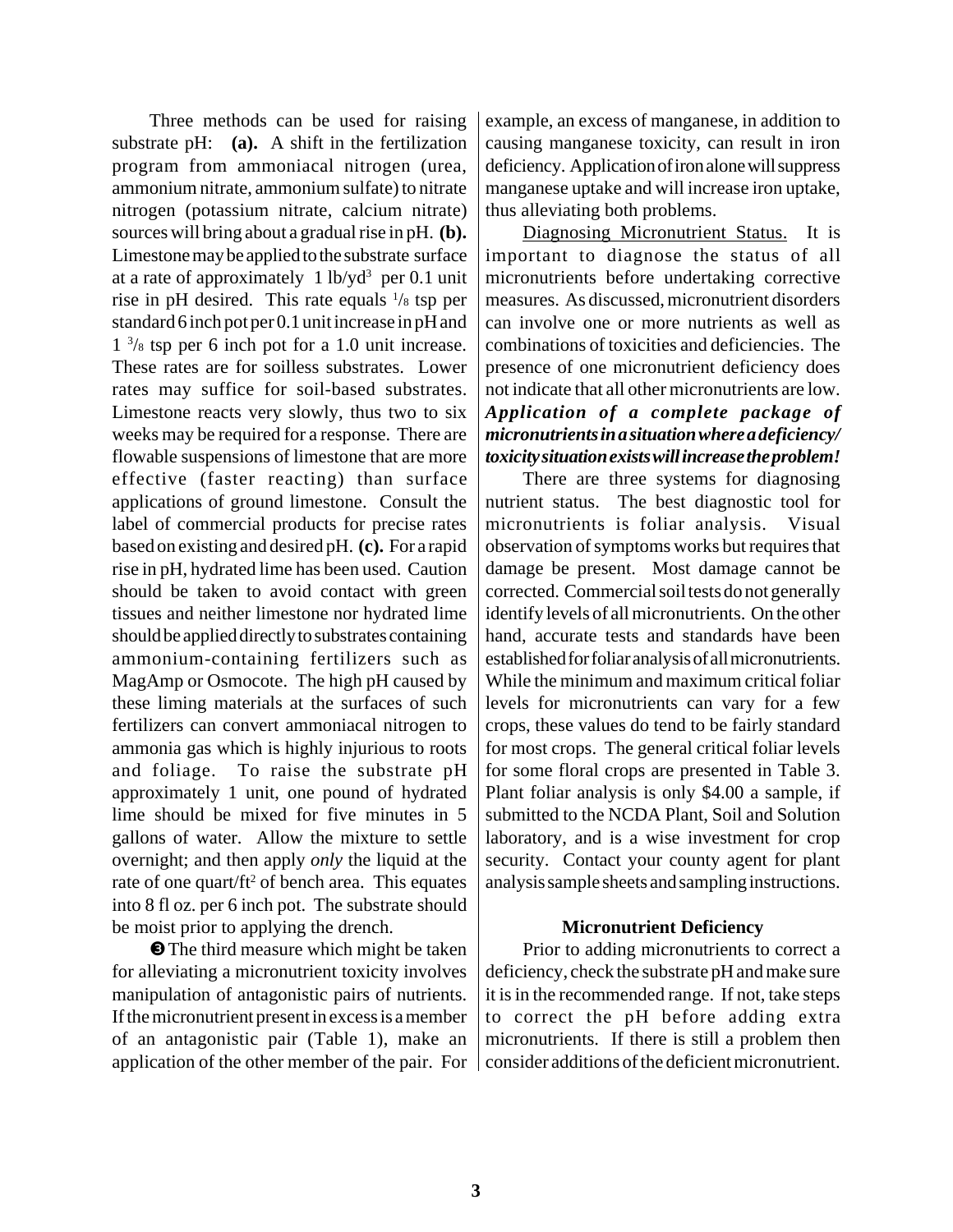| <b>Carnations</b> |                                 |                  |                 |                | <b>Greenhouse Azaleas</b> |  |                 |                |                              |                            |                |                |
|-------------------|---------------------------------|------------------|-----------------|----------------|---------------------------|--|-----------------|----------------|------------------------------|----------------------------|----------------|----------------|
| Nutrient          | Deficient                       | Low              | Sufficient      | High           | Excess                    |  | Nutrient        | Deficient      | Low                          | Sufficient                 | High           | Excess         |
| boron $(B)$       | $\leq 25$                       | $26 - 29$        | $30 - 100$      | $101 - 699$    | $\geq 700$                |  | boron $(B)$     | $\leq 20$      | $21 - 30$                    | $31 - 100$                 | $101 - 200$    | $\geq 201$     |
| copper $(Cu)$     | $\leq 5$                        | $6 - 9$          | $10 - 30$       | $31 - 35$      | $\geq 36$                 |  | copper (Cu)     | $\leq$ 5       | 6                            | $7 - 15$                   | $16 - 20$      | $\geq 21$      |
| iron (Fe)         | $\leq 30$                       | $31 - 49$        | $50 - 150$      | $151 - 155$    | $\geq 156$                |  | iron (Fe)       | $\leq 50$      | $51 - 59$                    | $60 - 150$                 | $151 - 175$    | $\geq 176$     |
| manganese (Mn)    | $\leq 30$                       | $31 - 99$        | 100-300 301-799 |                | $\geq 800$                |  | manganese (Mn)  | $\leq 30$      | $31 - 49$                    | $50 - 300$                 | $301 - 400$    | $\geq 401$     |
| molybdenum (Mo)   | $\overline{a}$                  | $\overline{a}$   | $---$           | $---$          | $\overline{a}$            |  | molybdenum (Mo) | $\overline{a}$ | $\overline{a}$               | $\overline{\phantom{a}}$   | $\overline{a}$ | $\cdots$       |
| zinc $(Zn)$       | $\leq 15$                       | $16 - 24$        | $25 - 75$       | $76 - 80$      | $\geq 81$                 |  | zinc $(Zn)$     | $\leq 15$      | $16 - 25$                    | $26 - 60$                  | $61 - 69$      | $\geq 70$      |
|                   |                                 | Chrysanthemums   |                 |                |                           |  |                 |                | <b>Poinsettias</b>           |                            |                |                |
| Nutrient          | Deficient                       | Low              | Sufficient      | High           | <b>Excess</b>             |  | Nutrient        | Deficient      | Low                          | Sufficient                 | High           | Excess         |
| boron $(B)$       | $\leq 20$                       | $21 - 49$        | $50 - 100$      | $101 - 124$    | $\geq 125$                |  | boron $(B)$     | $\leq 20$      | $21 - 29$                    | $30 - 100$                 | $101 - 200$    | $\geq 201$     |
| copper (Cu)       | $\leq$ 5                        | $6 - 24$         | $25 - 75$       | $76 - 80$      | $\geq 81$                 |  | copper (Cu)     | $\leq 2$       | $3 - 5$                      | $6 - 10$                   | $11 - 15$      | $\geq 16$      |
| iron (Fe)         | $\leq 50$                       | $51 - 59$        | $60 - 500$      | $501 - 525$    | $\geq 526$                |  | $iron$ (Fe)     | $\leq 50$      | $51 - 99$                    | $100 - 300$                | $301 - 500$    | $\geq 501$     |
| manganese (Mn)    | $\leq 20$                       | $21 - 29$        | $30 - 350$      | 351-800        | $\geq 801$                |  | manganese (Mn)  | $\leq 40$      | $41 - 79$                    | $80 - 300$                 | $301 - 650$    | $\geq 651$     |
| molybdenum (Mo)   | $\overline{a}$                  | $\overline{a}$   | $\overline{a}$  | $---$          | $---$                     |  | molybdenum (Mo) | 0.50           | $0.51 - 1.00$                | $1.01 - 5.00$ $5.01 - 806$ |                | $\geq 806$     |
| zinc(Zn)          | $\leq 15$                       | $16 - 20$        | $21 - 50$       | $51 - 55$      | $\geq 56$                 |  | zinc(Zn)        | $\leq 15$      | $16 - 24$                    | $25 - 60$                  | $61 - 70$      | $\geq 71$      |
|                   | <b>Foliage Plants (General)</b> |                  |                 |                |                           |  |                 |                | <b>Roses</b>                 |                            |                |                |
| Nutrient          | Deficient                       | Low              | Sufficient      | High           | <b>Excess</b>             |  | Nutrient        | Deficient      | Low                          | Sufficient                 | High           | Excess         |
| boron $(B)$       | $\leq 25$                       |                  | $26 - 100$      | $101 - 124$    | $\geq 125$                |  | boron $(B)$     | $\leq 30$      | $31 - 39$                    | $40 - 60$                  | 61-400         | $\geq 401$     |
| copper (Cu)       | $\leq 5$                        | $6 - 24$         | $25 - 75$       | $76 - 80$      | $\geq 81$                 |  | copper $(Cu)$   | $\leq$ 5       | $6 - 7$                      | $7 - 15$                   | $15 - 17$      | $\geq 18$      |
| $iron$ (Fe)       | $\leq 50$                       | $51 - 59$        | $60 - 500$      | $501 - 525$    | $\geq$ 526                |  | iron (Fe)       | $\leq 50$      | $51 - 79$                    | $80 - 120$                 | $121 - 150$    | $\geq 151$     |
| manganese (Mn)    | $\leq 20$                       | $21 - 29$        | $30 - 350$      | $351 - 800$    | $\geq 801$                |  | manganese (Mn)  | $\leq 30$      | $31 - 69$                    | $70 - 120$                 | $121 - 250$    | $\geq 251$     |
| molybdenum (Mo)   | $---$                           | $---$            | $---$           | $\overline{a}$ | $---$                     |  | molybdenum (Mo) | $\cdots$       | $\overline{\phantom{a}}$     | $---$                      | $---$          | $---$          |
| zinc $(Zn)$       | $\leq 15$                       | $16 - 20$        | $21 - 50$       | $51 - 55$      | $\geq 56$                 |  | zinc $(Zn)$     | $\leq 15$      | $16 - 19$                    | $20 - 40$                  | $41 - 50$      | $\geq 51$      |
|                   |                                 | <b>Geraniums</b> |                 |                |                           |  |                 |                | <b>Other Crops (General)</b> |                            |                |                |
| Nutrient          | Deficient                       | Low              | Sufficient      | High           | Excess                    |  | Nutrient        | Deficient      | Low                          | Sufficient                 | High           | Excess         |
| boron $(B)$       | $\leq 18$                       | $19 - 29$        | $30 - 280$      | $281 - 290$    | $\geq 291$                |  | boron $(B)$     | $\leq 25$      | $26 - 30$                    | $31 - 100$                 | $101 - 200$    | $\geq 201$     |
| copper (Cu)       | $\leq 5$                        | 6                | $7 - 16$        | $17 - 700$     | $\geq 701$                |  | copper (Cu)     | $\leq$ 5       | $6 - 10$                     | $11 - 20$                  | $21 - 24$      | $\geq 25$      |
| iron (Fe)         | $\leq 60$                       | $61 - 69$        | $70 - 268$      | 269-280        | $\geq 281$                |  | iron (Fe)       | $\leq 50$      | $51 - 60$                    | $61 - 150$                 | 151-350        | $\geq 351$     |
| manganese (Mn)    | $\leq 9$                        | $10 - 41$        | $42 - 174$      | 175-800        | $\geq 801$                |  | manganese (Mn)  | $\leq 30$      | $31 - 50$                    | $51 - 300$                 | $301 - 500$    | $\geq 501$     |
| molybdenum (Mo)   | $\overline{a}$                  | $---$            | $---$           | $---$          | $---$                     |  | molybdenum (Mo) | $\overline{a}$ | $\overline{a}$               | $\overline{a}$             | $---$          | $\overline{a}$ |
| zinc $(Zn)$       | $\leq 6$                        | 7                | $8 - 40$        | $41 - 45$      | $\geq 46$                 |  | zinc $(Zn)$     | $\leq 14$      | $15 - 20$                    | $21 - 50$                  | $51 - 75$      | $\geq 76$      |
|                   |                                 |                  |                 |                |                           |  |                 |                |                              |                            |                |                |

Table 3. Interpretative ranges for micronutrient values (reported in ppm) obtained from foliar analysis of selected *floricultural crops.*

There are three alternative methods of application for micronutrients:

❶ Dilute concentrations may be applied in combination with macronutrients during each fertilizer application throughout the crop cycle. Sources, rates, and the final elemental concentration of each micronutrient are given in Table 4. This table will be helpful for those growers who formulate their own fertilizer and want to apply one or more but not all of the micronutrients. When all of the micronutrients are desired most commercially prepared fertilizers can be used since they contain all micronutrients. When fertilizers are self-formulated, commercial products containing all micronutrients can be added into the fertilizer. Some of these products include Peters STEM, Peters Compound 111, and Miller's Mitrel M.

❷ The second method of application calls for higher concentrations to be applied one time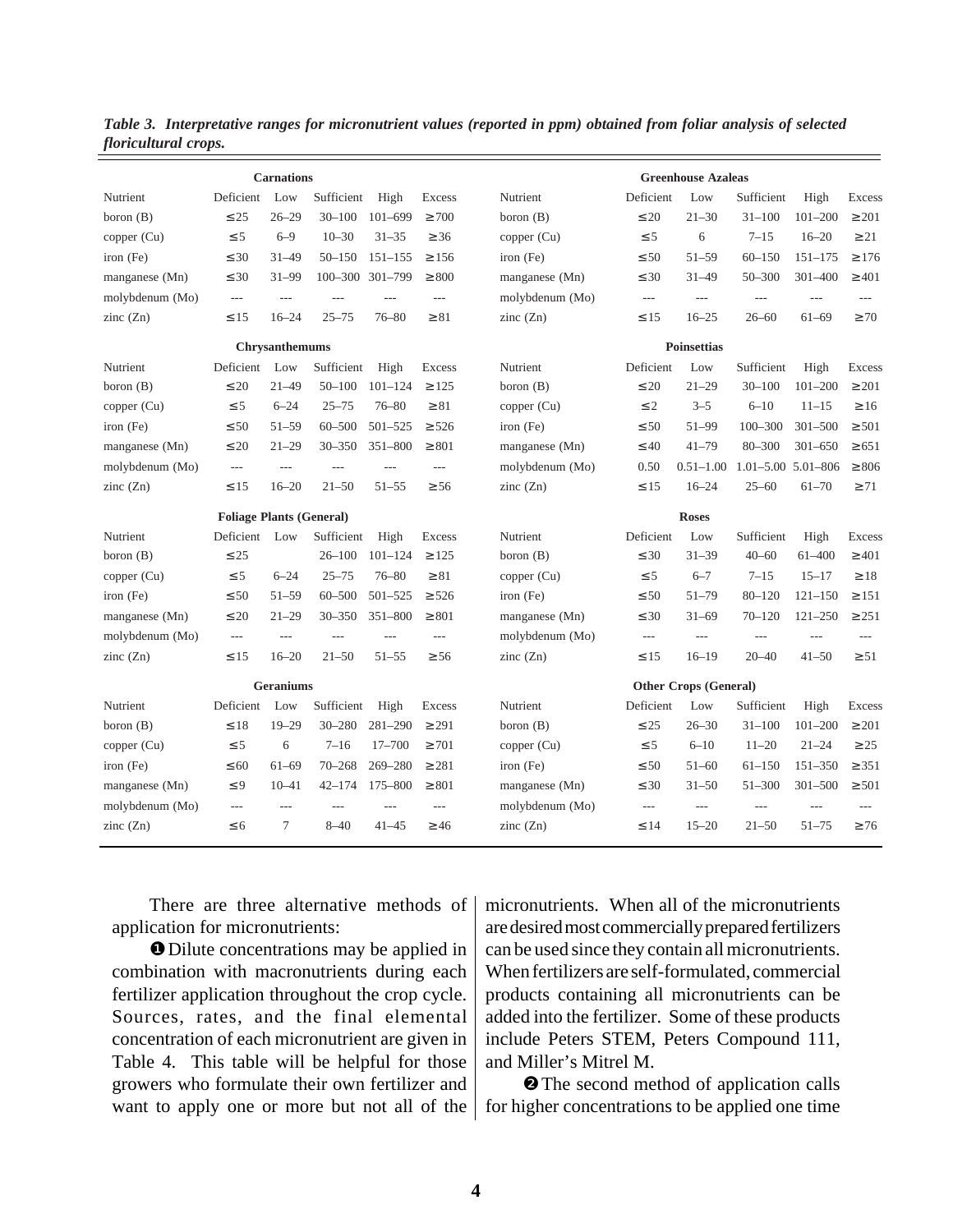*Table 4. Sources, rates, and final concentrations of micronutrients for continuous soil application of one or more micronutrients with every liquid fertilization.*

|                                                                           | Weight of source/100 gal<br>Final conc. |                |           |
|---------------------------------------------------------------------------|-----------------------------------------|----------------|-----------|
| Micronutrient Source                                                      | OZ.                                     | grams          | (ppm)     |
| iron sulfate—20% iron OR                                                  | 0.13                                    | 3.7            | $2.00$ Fe |
| iron chelate (EDTA)--12% iron                                             | 0.22                                    | 6.2            |           |
| manganese sulfate--28% manganese                                          | 0.012                                   | 0.34           | $0.25$ Mn |
| zinc sulfate--36% zinc                                                    | 0.0018                                  | 0.051          | $0.05$ Zn |
| copper sulfate--25% copper                                                | 0.0027                                  | 0.077          | $0.05$ Cu |
| $borax - 11\%$ boron OR                                                   | 0.030                                   | 0.85           | $0.25$ B  |
| solubor--20% boron                                                        | 0.017                                   | 0.48           |           |
| sodium molybdate--38% molybdenum OR<br>ammonium molybdate--54% molybdenum | 0.00035<br>0.00025                      | 0.010<br>0.007 | $0.01$ Mo |

*Table 5. Sources, rates, and final concentrations of micronutrients for a single corrective application of one or more micronutrients applied to the soil.\**

|                                                    |       | Weight of<br>source/100 gal | Final conc. |  |  |  |
|----------------------------------------------------|-------|-----------------------------|-------------|--|--|--|
| Micronutrient Source                               | 0Z    | grams                       | (ppm)       |  |  |  |
| iron sulfate $-20\%$ iron OR                       | 4.0   | 113.4                       | 62.0 Fe     |  |  |  |
| iron chelate (EDTA)—12% iron                       | 4.0   | 113.4                       | 36.4 Fe     |  |  |  |
| manganese sulfate—28% manganese                    | 0.5   | 14.2                        | $10.0$ Mn   |  |  |  |
| zinc sulfate—36% zinc                              | 0.5   | 14.2                        | 13.9 Zn     |  |  |  |
| copper sulfate—25% copper                          | 0.5   | 14.2                        | 9.3 Cu      |  |  |  |
| borax-11% boron OR                                 | 0.75  | 21.3                        |             |  |  |  |
| solubor—20% boron                                  | 0.43  | 12.2                        | 6.25 B      |  |  |  |
| For soil-based substrates (>20% soil in substrate) |       |                             |             |  |  |  |
| sodium molybdate-38% molybdenum                    |       |                             |             |  |  |  |
| <b>OR</b>                                          | 0.027 | 0.77                        | $0.77$ Mo   |  |  |  |
| ammonium molybdate-54%<br>molybdenum               | 0.019 | 0.54                        |             |  |  |  |
| For soilless substrates                            |       |                             |             |  |  |  |
| sodium molybdate-38% molybdenum                    |       |                             |             |  |  |  |
| <b>OR</b>                                          | 2.7   | 77                          | 77 Mo       |  |  |  |
| ammonium molybdate-54%<br>molybdenum               | 1.9   | 54                          |             |  |  |  |

\*Do not apply combinations without first testing on a small number of plants. Wash solution off foliage after application.

as a normal watering. See Table 5 for sources, rates, and final elemental concentrations to be applied in a single application.

❸ The third method involves a single foliar application of micronutrients. Sources, rates, and concentrations for foliar sprays are given in Table 6. Foliar sprays are very useful where root injury due to such factors as disease or a poorly drained substrate would reduce root uptake of nutrients. However, the greatest risk of plant injury exists with foliar application. Spraying should be avoided during the midday heat. Early morning, after sunrise, is an effective time for application. Plant uptake is enhanced by the increased drying time which occurs during the moist conditions in the morning. Nutrient uptake through the leaves is also greater in the light period than at night, thus making morning applications more desirable than evening sprays. Incorporate a recommended spreader/ sticker into micronutrient sprays for more effective coverage. Use rates similar to those employed when applying pesticides.